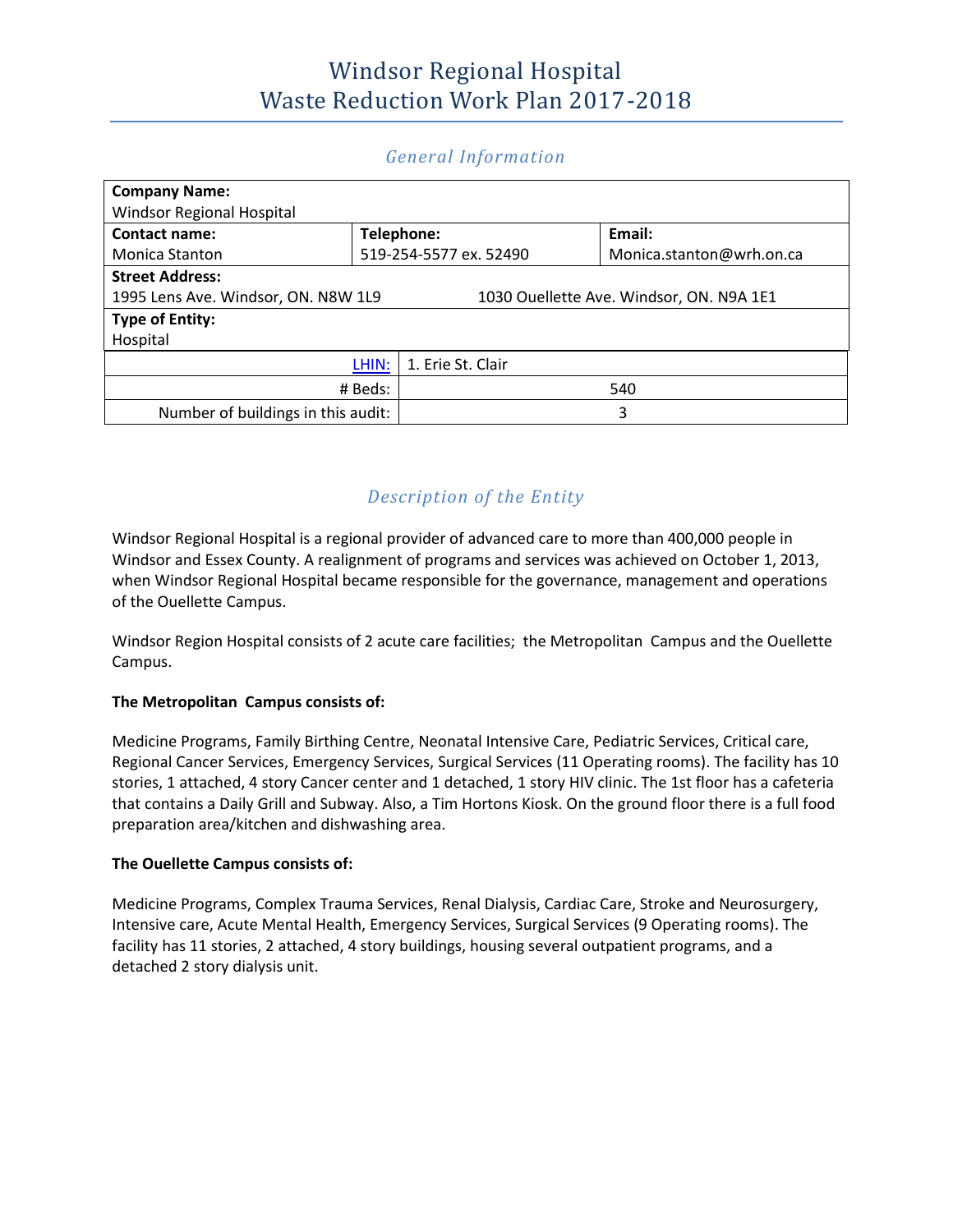# **Waste Reduction Programs and Initiatives (Current)**

| Program/initiative:              | Kitchen Grease - Recycling                                                                                                                                                  |
|----------------------------------|-----------------------------------------------------------------------------------------------------------------------------------------------------------------------------|
| Policy or<br>management          | Patient Food Services has a departmental policy for the disposal of the used<br>kitchen grease.                                                                             |
| decision                         |                                                                                                                                                                             |
| Program                          | The cooking grease from the cafeteria/kitchen prep is collected for further                                                                                                 |
| description<br>(including 3Rs -- | processing. The spent grease is contained in a bin container for pick-up as<br>required by the hospital. The grease is further processed into biodiesel, chemical           |
| Reduce, Reuse,                   | and animal feed ingredients.                                                                                                                                                |
| Recycle):                        | Canadian Resources Distribution picks up the oil at Loading Dock (519-739-1768)                                                                                             |
| Employee                         | Melissa Alexander-Dionisi                                                                                                                                                   |
| responsible:                     | Manager, Patient Food Services and Clinical Nutrition                                                                                                                       |
| Employee contact                 | 519-254-5577, extension 52016                                                                                                                                               |
| (phone and email):               | Melissa.Alexander-Dionisi@wrh.on.ca                                                                                                                                         |
| Schedule for                     | <b>Currently in-practice</b>                                                                                                                                                |
| completion:                      |                                                                                                                                                                             |
| Program/initiative:              |                                                                                                                                                                             |
|                                  | Blue box Co-mingled Recyclables- City of Windsor                                                                                                                            |
| Policy or                        |                                                                                                                                                                             |
| management<br>decision           |                                                                                                                                                                             |
| Program                          | Source separation collection bins are located in the hospital - generally near the                                                                                          |
| description                      | elevators on each floor. Additional dedicated recycle collection bins are also                                                                                              |
| (including 3Rs --                | located in the Cafeteria and Entrance area of the hospital. Housekeeping staff                                                                                              |
| Reduce, Reuse,<br>Recycle):      | removes the clear plastic bags in all of the recycled bins and deposits them in the<br>dedicated recycled materials collection bins located at the back of the hospital for |
|                                  | pick up from the City of Windsor recycling/waste services.                                                                                                                  |
| Employee                         | Met campus - Erica Sylva, Coordinator, Guest Services-Housekeeping                                                                                                          |
| responsible:                     | Ouellette campus - Robert Grehan, Coordinator, Guest Services-Housekeeping                                                                                                  |
| Employee contact                 | Robert Grehan - 519-973-4411, ext. 33161                                                                                                                                    |
| (phone and email):               | Robert.grehan@wrh.on.ca                                                                                                                                                     |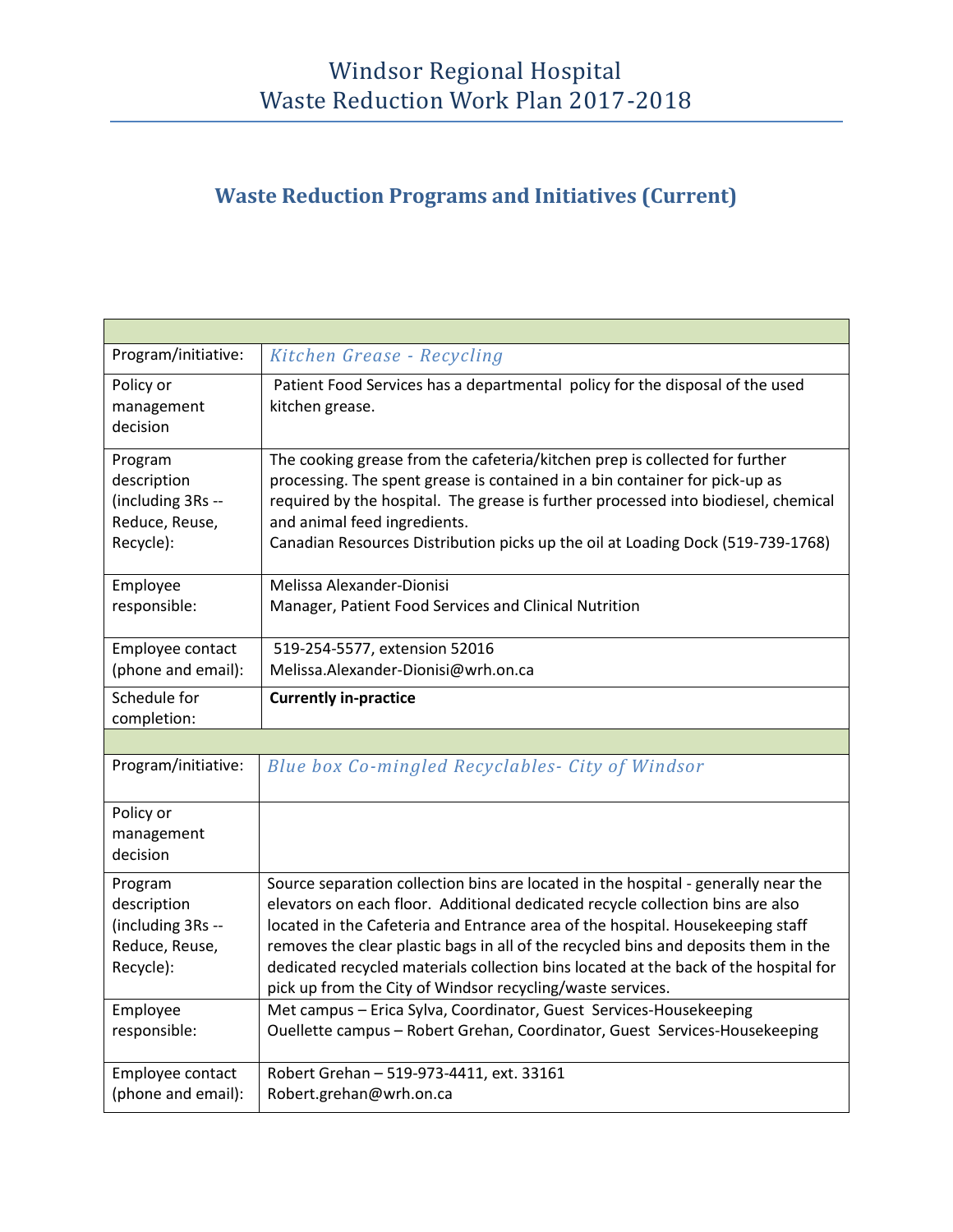|                                                                            | Erica Sylva - 519-254-5577 ext. 52492<br>Erica.sylva@wrh.on.ca                                                                                                                                                                                                                                                                                                     |
|----------------------------------------------------------------------------|--------------------------------------------------------------------------------------------------------------------------------------------------------------------------------------------------------------------------------------------------------------------------------------------------------------------------------------------------------------------|
| Schedule for                                                               |                                                                                                                                                                                                                                                                                                                                                                    |
| completion:                                                                | <b>Currently in-practice</b>                                                                                                                                                                                                                                                                                                                                       |
|                                                                            |                                                                                                                                                                                                                                                                                                                                                                    |
| Program/initiative:                                                        | Cardboard Recycling                                                                                                                                                                                                                                                                                                                                                |
| Policy or<br>management<br>decision                                        | Environmental Services has a departmental policy for the disposal of all cardboard                                                                                                                                                                                                                                                                                 |
| Program<br>description<br>(including 3Rs --<br>Reduce, Reuse,<br>Recycle): | Cardboard boxes, packaging and materials are source separated throughout the<br>hospital and brought to the garbage storage area for disposal in the recycled<br>materials collection bins located at the back of the hospital. The current supply<br>vendor HMMS, provides carts for all cardboard waste from their products to be<br>returned for recycle/re-use |
| Employee<br>responsible:                                                   | Met campus - Erica Sylva, Coordinator, Guest Services-Housekeeping<br>Ouellette campus - Robert Grehan, Coordinator, Guest Services-Housekeeping                                                                                                                                                                                                                   |
| Employee contact<br>(phone and email):                                     | Robert Grehan - 519-973-4411, ext. 33161<br>Robert.grehan@wrh.on.ca<br>Erica Sylva - 519-254-5577 ext. 52492<br>Erica.sylva@wrh.on.ca                                                                                                                                                                                                                              |
| Schedule for<br>completion:                                                | <b>Currently in-practice</b>                                                                                                                                                                                                                                                                                                                                       |
|                                                                            |                                                                                                                                                                                                                                                                                                                                                                    |
| Program/initiative:                                                        | Fine Paper - Confidential Shredding                                                                                                                                                                                                                                                                                                                                |
| Policy or<br>management<br>decision                                        |                                                                                                                                                                                                                                                                                                                                                                    |
| Program<br>description<br>(including 3Rs --<br>Reduce, Reuse,<br>Recycle): | Fine paper recycling is done with the services of Shred It. The use of this service<br>provider not only facilitates paper fibre recycling and reuse but also provides a<br>level of confidentiality in the disposal of personal information and records.                                                                                                          |
| Employee<br>responsible:                                                   | Met campus - Erica Sylva, Coordinator, Guest Services-Housekeeping<br>Ouellette campus - Robert Grehan, Coordinator, Guest Services-Housekeeping                                                                                                                                                                                                                   |
| Employee contact<br>(phone and email):                                     | Robert Grehan - 519-973-4411, ext. 33161<br>Robert.grehan@wrh.on.ca                                                                                                                                                                                                                                                                                                |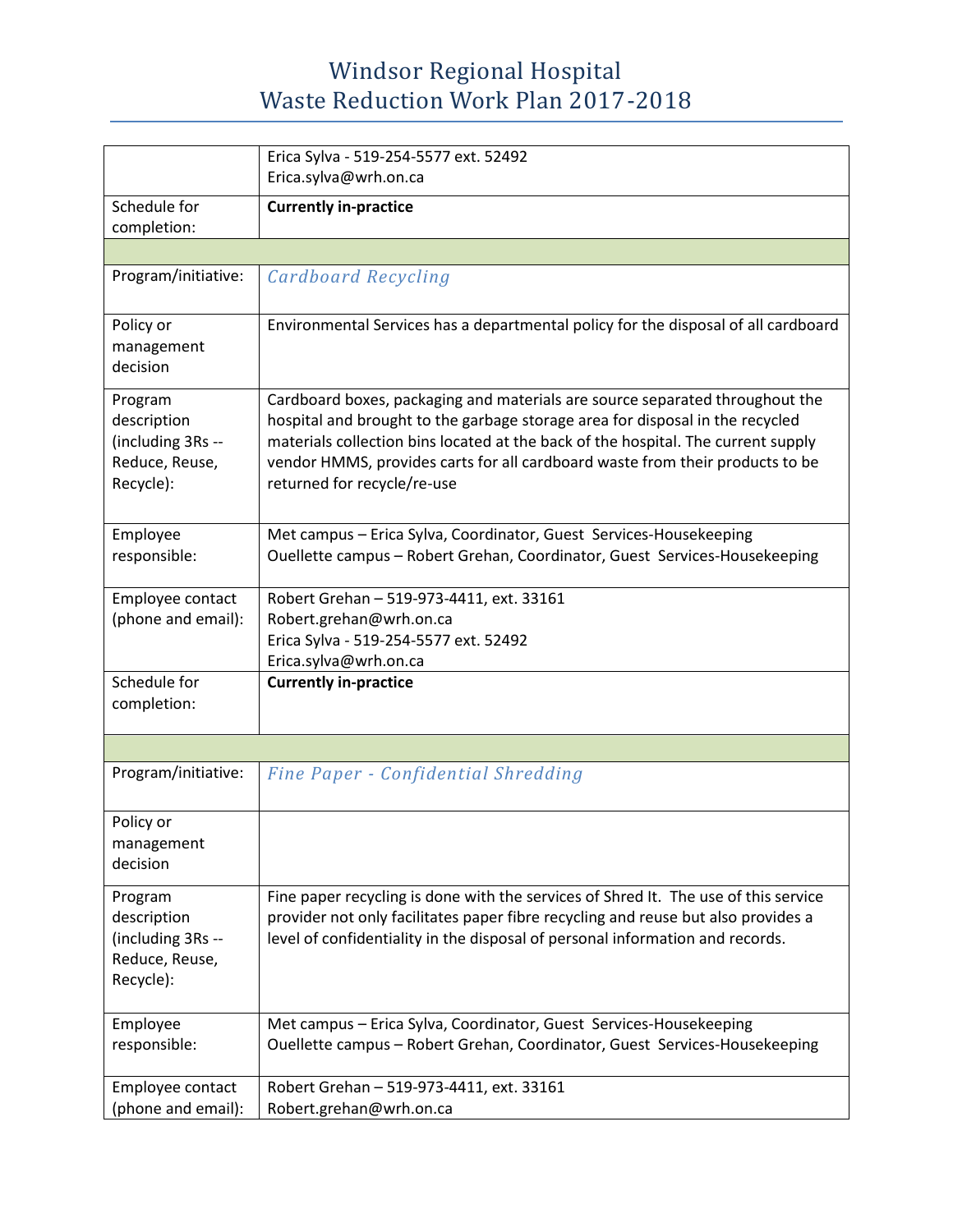|              | Erica Sylva - 519-254-5577 ext. 52492 |
|--------------|---------------------------------------|
|              | Erica.sylva@wrh.on.ca                 |
| Schedule for | <b>Currently in-practice</b>          |
| completion:  |                                       |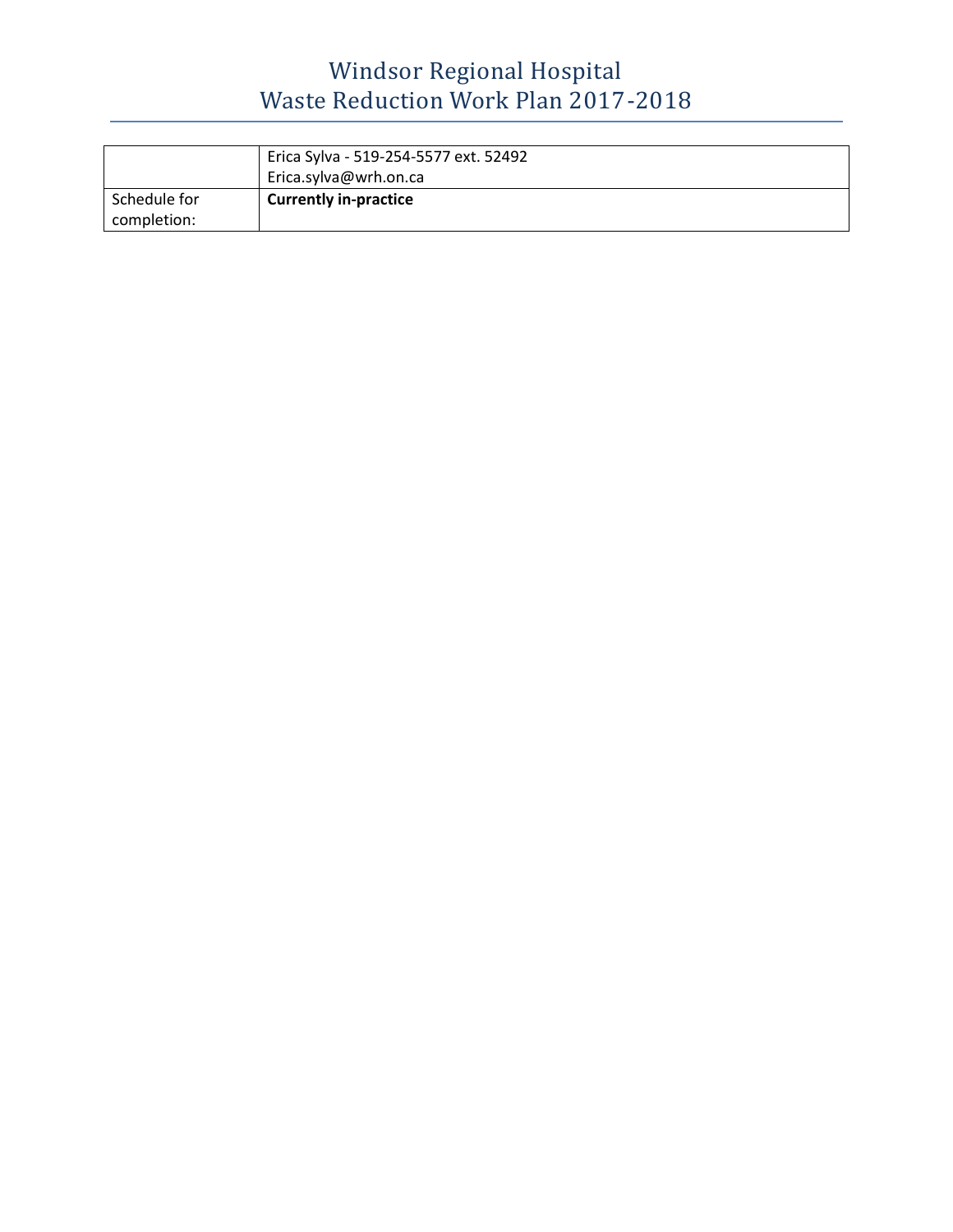| Program/initiative: | Batteries - Recycle                                                                   |
|---------------------|---------------------------------------------------------------------------------------|
|                     |                                                                                       |
| Policy or           | Physical plant has a departmental procedure for the disposal of batteries             |
| management          |                                                                                       |
| decision            |                                                                                       |
| Program             | Battery recycling buckets are available for single-use batteries. Recycle buckets     |
| description         | are available from the Environmental Services Department and have been placed         |
| (including 3Rs --   | on units that have large use of batteries. Others areas can call to have a pick up as |
| Reduce, Reuse,      | required.                                                                             |
| Recycle):           |                                                                                       |
| Employee            | Monica Stanton                                                                        |
| responsible:        | Director, Guest Services                                                              |
| Employee contact    | 519-254-5577 ext. 52490                                                               |
| (phone and email):  | Monica.stanton@wrh.on.ca                                                              |
| Schedule for        | <b>Currently in-practice</b>                                                          |
| completion:         |                                                                                       |
|                     |                                                                                       |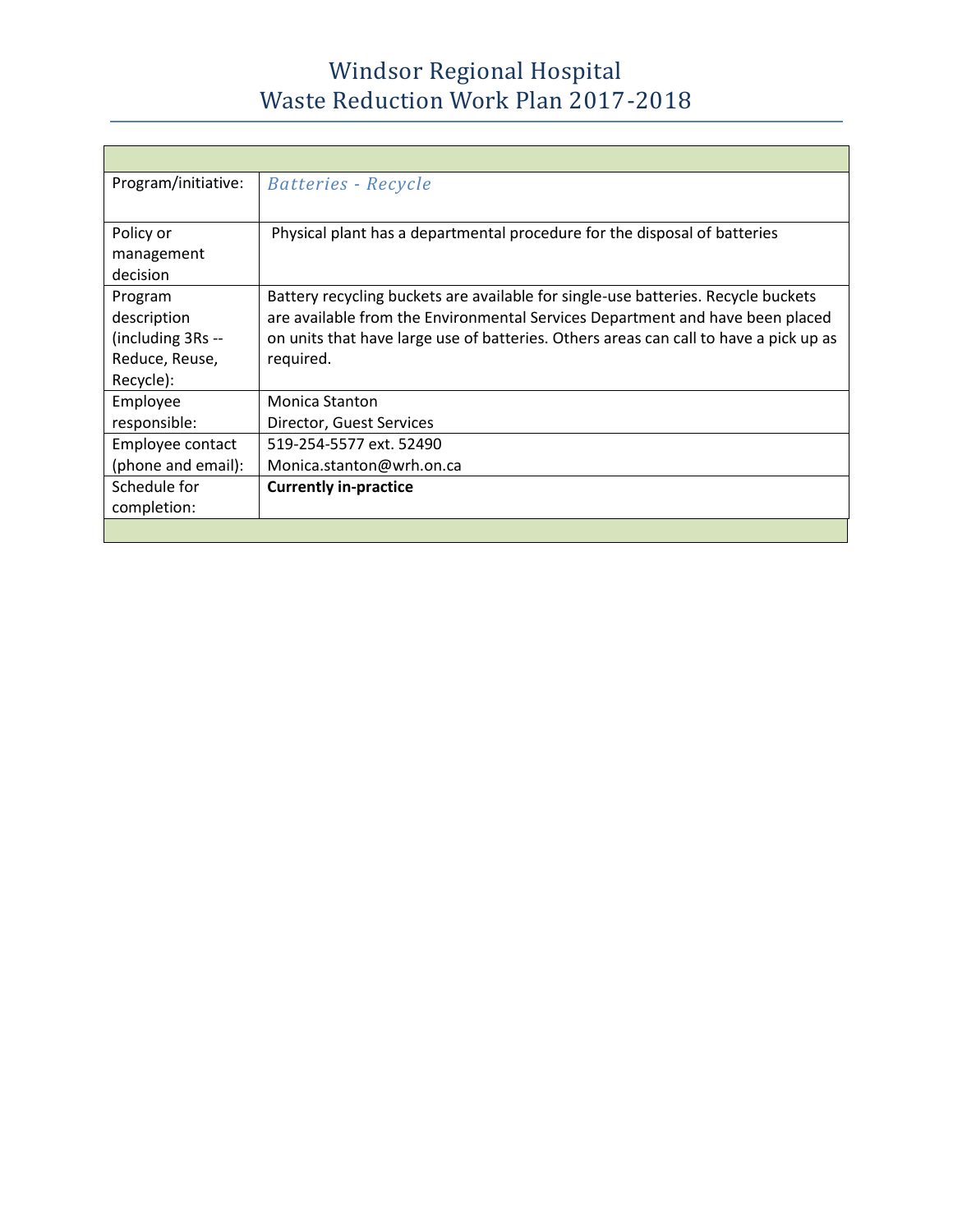#### **Waste Reduction Programs and Initiatives (Under Investigation)**

| Program/initiative:                    | Linen Cart Wrap Recycling                                                                                                                                     |
|----------------------------------------|---------------------------------------------------------------------------------------------------------------------------------------------------------------|
| Policy or<br>management<br>decision    |                                                                                                                                                               |
| Program<br>description                 | Determine the optimum source separation techniques for sourced plastic<br>coverings                                                                           |
|                                        | Provide employee-training and review of plastic materials acceptable for current<br>recycling programs. Update online information for all staff to access     |
|                                        | Speak with Linen company about re-use procedures                                                                                                              |
| Employee<br>responsible:               | <b>Monica Stanton</b>                                                                                                                                         |
| Employee contact<br>(phone and email): | 519-254-5577 ext. 52490                                                                                                                                       |
|                                        | Monica.stanton@wrh.on.ca                                                                                                                                      |
| Schedule for<br>completion:            | <b>Sep-17</b>                                                                                                                                                 |
|                                        |                                                                                                                                                               |
| Program/initiative:                    | <b>Enhanced Co-mingled Recyclable Source Separation</b>                                                                                                       |
| Policy or                              |                                                                                                                                                               |
| management<br>decision                 |                                                                                                                                                               |
| Program<br>description:                | Determine the optimum source separation techniques for sourced co-mingled<br>plastics.                                                                        |
|                                        | Increase the availability of recycle containers in public areas. Ensure the optimum<br>placement of collection bins to be accessible to a majority of people. |
|                                        | Increase/replace recycle signage for best visual aide                                                                                                         |
|                                        | Provide employee-training and review of plastic materials acceptable for current<br>recycling programs. Update online information for all staff to access     |
|                                        | Evaluate the requirements for follow up audits and reviews of program                                                                                         |
| Employee                               | <b>Monica Stanton</b>                                                                                                                                         |
| responsible:                           | Director, Guest Services                                                                                                                                      |
| Employee contact<br>(phone and email): | 519-254-5577 ext. 52490<br>Monica.stanton@wrh.on.ca                                                                                                           |